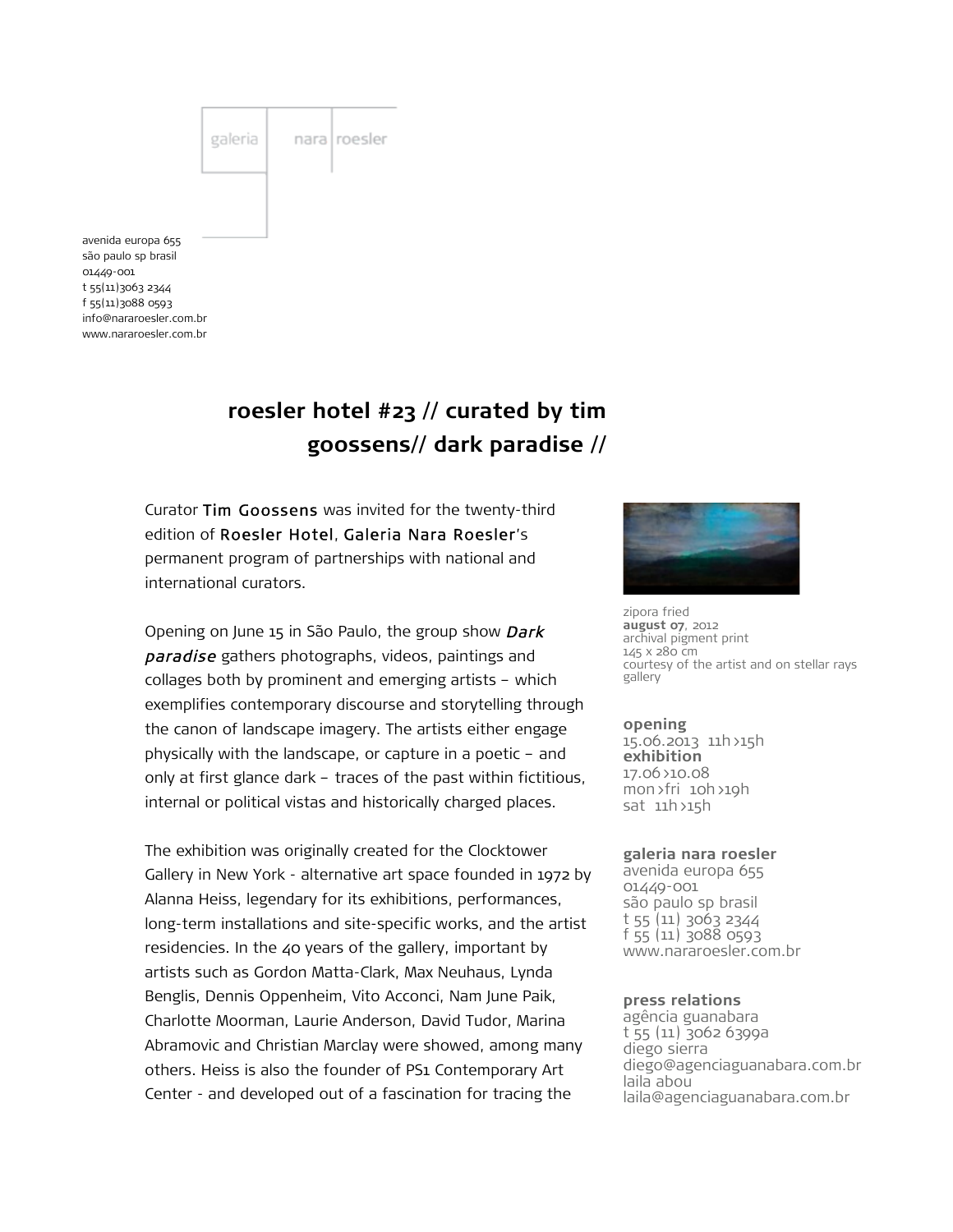tradition of the sublime landscape in contemporary images, a genre that forcefully developed in painting in the late 18th century with masters such as Caspar David Friedrich, who coupled the sublime with awe and fear of nature, and from a search of finding these same emotions in more intimate, local, and poetic images created by artists working in a variety of media. Many of the works in the exhibition exclude human figures and, regardless of scale, evoke feelings of an undefined presence of the past or of a world still undiscovered. The presence of human representation in the chosen works is mostly of a darker nature, indicating a level of fear and personal or social combat.

The large painting-like photographs of New York–based artist Zipora Fried are a recent body of work created from a mix of photographs and hand-painted layers of color. Representing fictitious landscapes, they are contemporary interpretations of the historical sublime landscape genre and vibrate with potential: the dream and terror of the vast and undiscovered territory where anything is possible or the feeling of a divine presence can be felt in rays of light appearing behind the clouds.

The large-scale multiple panel photograph of Carioca artist Marcos Chaves was taken by the artist in the jungle near his home in Rio de Janeiro, where he has been going for walks every week since his childhood. The Pedra da Gávea – pulled to the foreground by lifting the middle panel – is a rock in the forest and a source of many legends for the locals. Whether it be a huge sculpture of an old man, or the myth of the Phoenician inscriptions that allegedly are up there, today this image is also a reflection on the landscape of this iconic "paradise" city finding itself in the eye of a gentrification storm while it prepares to host the upcoming major international sports events.

The selection of photographs by Patti Smith marks the artist's first time showing of her visual work in Brazil and includes a set of never-before-seen images taken during a 1981 trip to French Guiana, capturing the ruins of prisons and military buildings once built by the occupying leaders.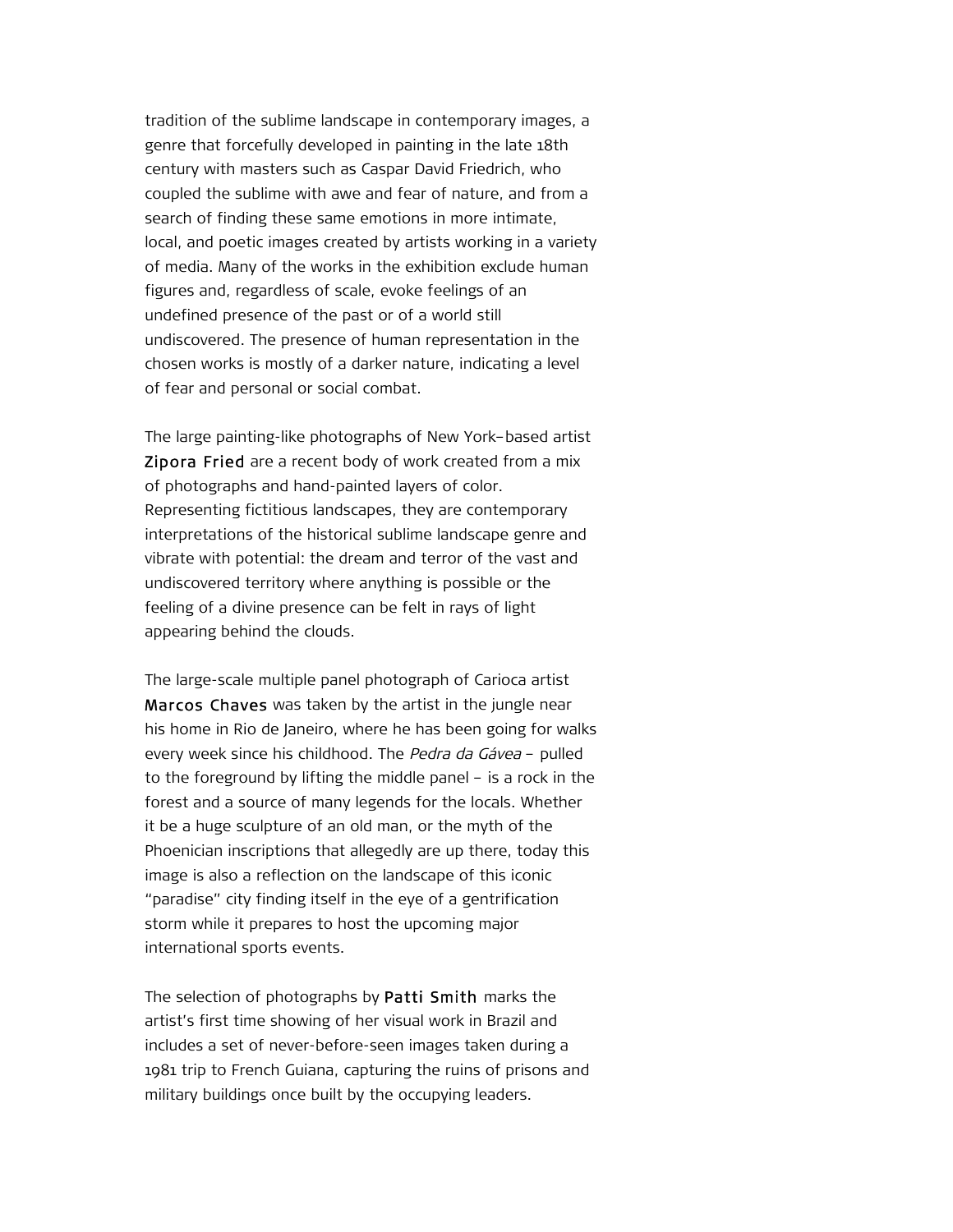Overgrown in time by the jungle, the scenes still reflect the traces of their (colonial) past, photographed by Smith in her signature, often melancholic, poetic way, as seen in the interplay between the density of the leaves and the appearance of light. The past comes into play even more so in the other images included in the exhibition. The photographs in this group were taken in rural settings where the landscapes, seen through the artist's eyes, are both heavy with memories of artists of previous times – including Virginia Woolf and Arthur Rimbaud – and double as intimate homages to the artistic souls that have inspired Smith throughout her own career.

Joan Jonas's video Merlo is an early piece from the artist's career, in which she performs alone in several dramatic outdoor locations: a rocky gorge, a wind-tossed river, a balcony looking out over a valley. Cloaked in a dark, hooded robe, Jonas uses a long paper cone as a megaphone, singing melodies and keening, animal-like, into the landscape. The cone figure and the specific melodies Jonas uses are recurring motifs in her work, and their use here may be read against the fact that "merlo" is the Italian word for "blackbird".

Dark paradise is a particularly fitting theme for a video projection by São Paulo-based artist Thiago Rocha Pitta. In O cúmplice secreto, set in the sea near Rio de Janeiro, the viewer seems to be standing on a boat floating on the water while an unidentified object approaches slowly through the waves. Based on the famous passage in Jules Verne's Twenty Thousand Leagues Under the Sea, in which an expedition is faced for the first time with the creature they were hunting, and it turns out to be the Nautilus submarine of Captain Nemo, the piece makes the viewer's perception shift from an idyllic tropical setting to an increasingly eerie visual. Unease takes over as one never truly discovers what is approaching the bark.

Nancy Holt's seminal 1975 Pine Barrens video was shot in the dry wilderness in South-Central New Jersey. The film documents the sandy landscape of the region and captures the feelings and myths of the local people. The most famous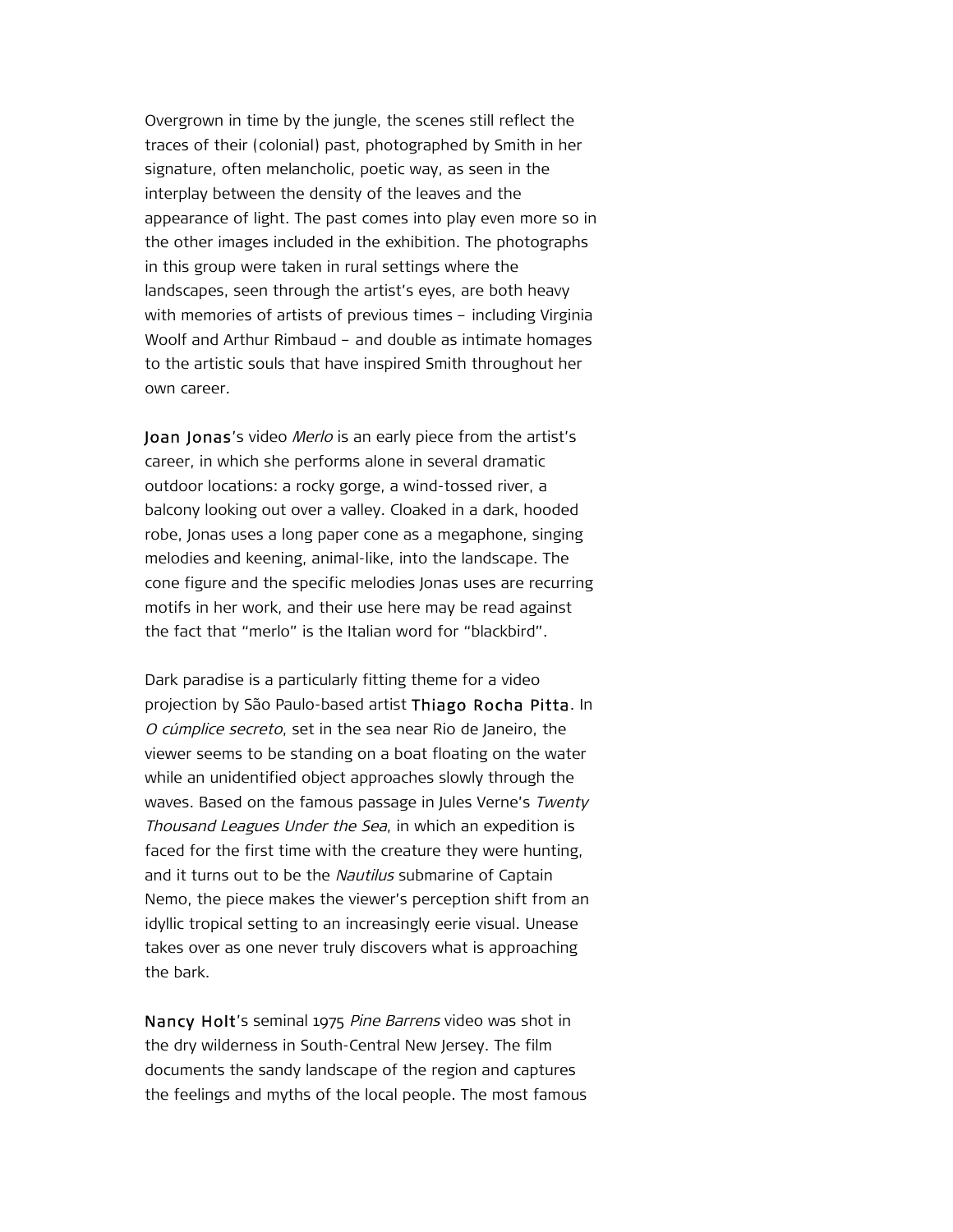of these myths recalls a creature known as The Jersey Devil, a being traditionally described as having hooves – its imprints can be seen in one of the stills – and allegedly born as the thirteenth child of a woman in the 18th century. The images in the video show us the lonely trees in the desolate scenery and the traces left behind by Holt as she meanders through the dunes.

Alice Miceli's Chernobyl Project consists of a radiographic series of images of the Chernobyl Exclusion Zone, depicting the most affected regions, located on the Belarusian side of the border: images that are imprinted by the very invisible radiation that has contaminated the area since the disaster in 1986. The result is ghostly impressions of an abandoned place – a technological utopia gone awry – yet filled by an invisible matter, apparent in the destruction traces it leaves behind.

Arid (1969) and O bordo da noite (1970), two paintings by renowned Brazilian artist Antonio Dias, are individual studies for the artist's larger paintings series Project for an Artistic Attitude (1970) created while living abroad in Italy. This period marks a radical change is Dias's oeuvre, where he moved towards a conceptual approach of the notion of painting: Dias is here thinking of painting as a desert, an empty terrain capable of complete absorption.

The intimate, small-scale collages and drawings by notorious reclusive Irish artist Alex Rose are created from mostly found images, and Rose describes the acts of collecting, assembling, and revealing by destruction as important parts of his process. The haunting images originate from the idea of perhaps removing a "bad" part; a metaphor for trying to protect the featured children from a destructive human presence and an attempt to restore dignity to an inner landscape of innocence, which the artist himself lost too early in life.

Painter, photographer, filmmaker, writer and activist David Wojnarowicz was a prominent figure in the New York art world of the late 1970s and '80s, and his work is here being shown for the first time in Brazil. Included in the exhibition is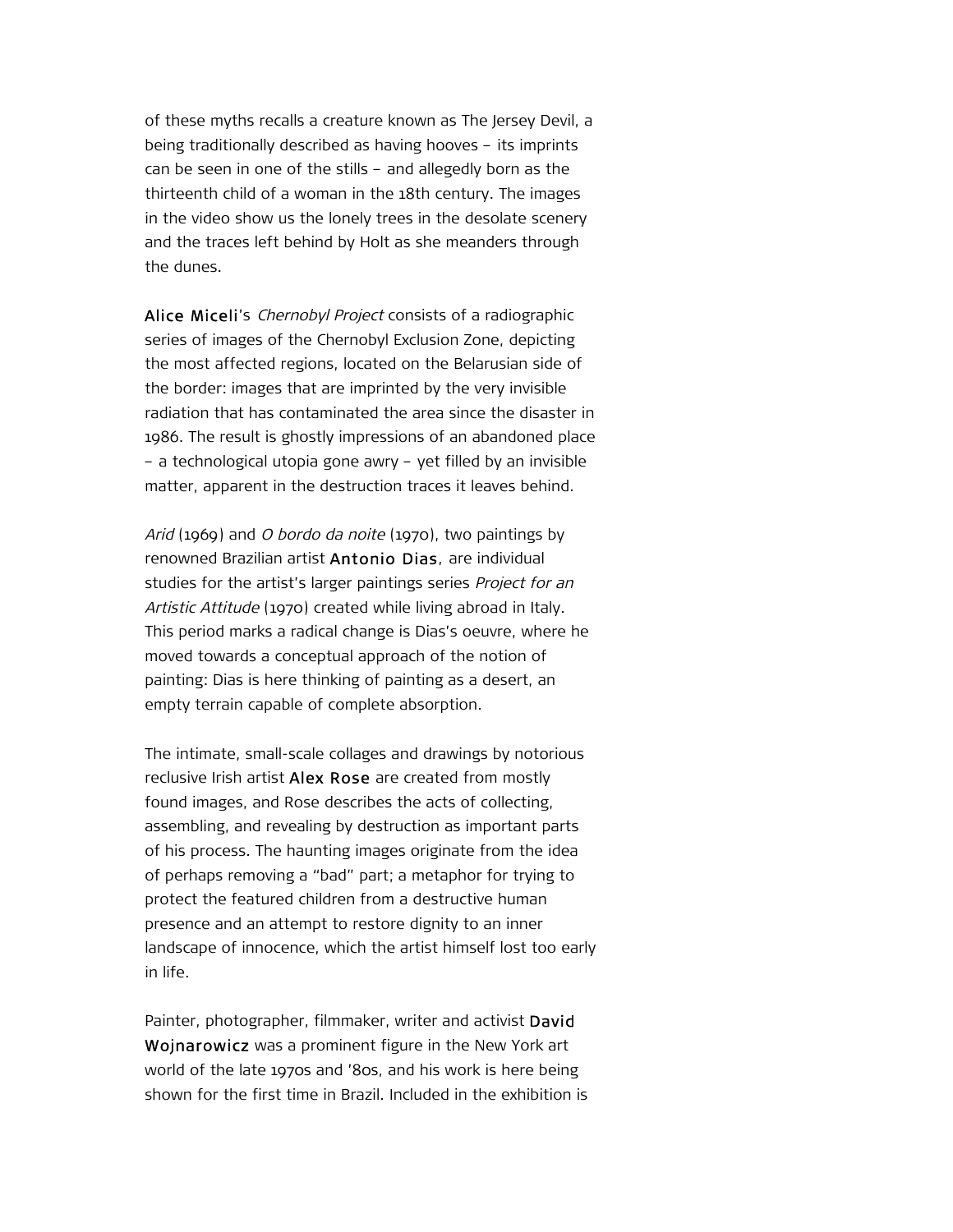the silent short film A Fire in My Belly, one of the artist's best-known video works: shot on Super 8, the video is a mix of street scenes in Mexico and recurring themes and symbols from his oeuvre such as ants, aggression, animal skulls and religion. Also included is a selection of the iconic portraits of men wearing an Arthur Rimbaud mask, around them and in the historical background the inner-city dystopia: a bankrupt, burned out and dangerous New York reconquered as the playground for the artists of his generation.

### **about the curator**

Born and raised in Belgium, he moved to Paris and earned a Masters in art history at Paris IV- Sorbonne and a master cum laude in Museology at the Ecole du Louvre. He moved to New York in 2006 and was an assistant-curator at MoMA PS1 until 2010: at the museum he curated the group exhibition Between Spaces (2009), and collaborated on a great number of exhibitions including Kenneth Anger (2009) and Greater New York (2010) and co-launched the acclaimed performance-based series Saturday Sessions. As an independent curator he has curated various exhibitions including Mary Beth Edelson (Suzanne Geiss Company, New York, 2013), Larger Than Love (official exhibition as part of Berlin Biennale 2012), the major Belgian group show Avec le Temps - In Temps (Robert Miller Gallery, New York, 2009) and RISD Expose (RISD, Providence, 2010). Currently he is a Curator at The Clocktower Gallery, one of the oldest nonprofit art spaces in New York where he has worked with Nancy Holt, Antony Hegarty, Nomi Ruiz and Joan Jonas and Patti Smith.

### **about roesler hotel**

Devised in 2006, the project began as a network of exchange: an opportunity to invite artists and curators to develop projects and showcase their works. Up to now, there have been twenty-two editions, among them group shows such as Buzz (2012), curated by Vik Muniz, Lo bueno y lo malo (2012), curated by Patrick Charpenel, Otras Floras (2008), curated by José Roca, and solo shows by Sutapa Biswas (2008), Rosário